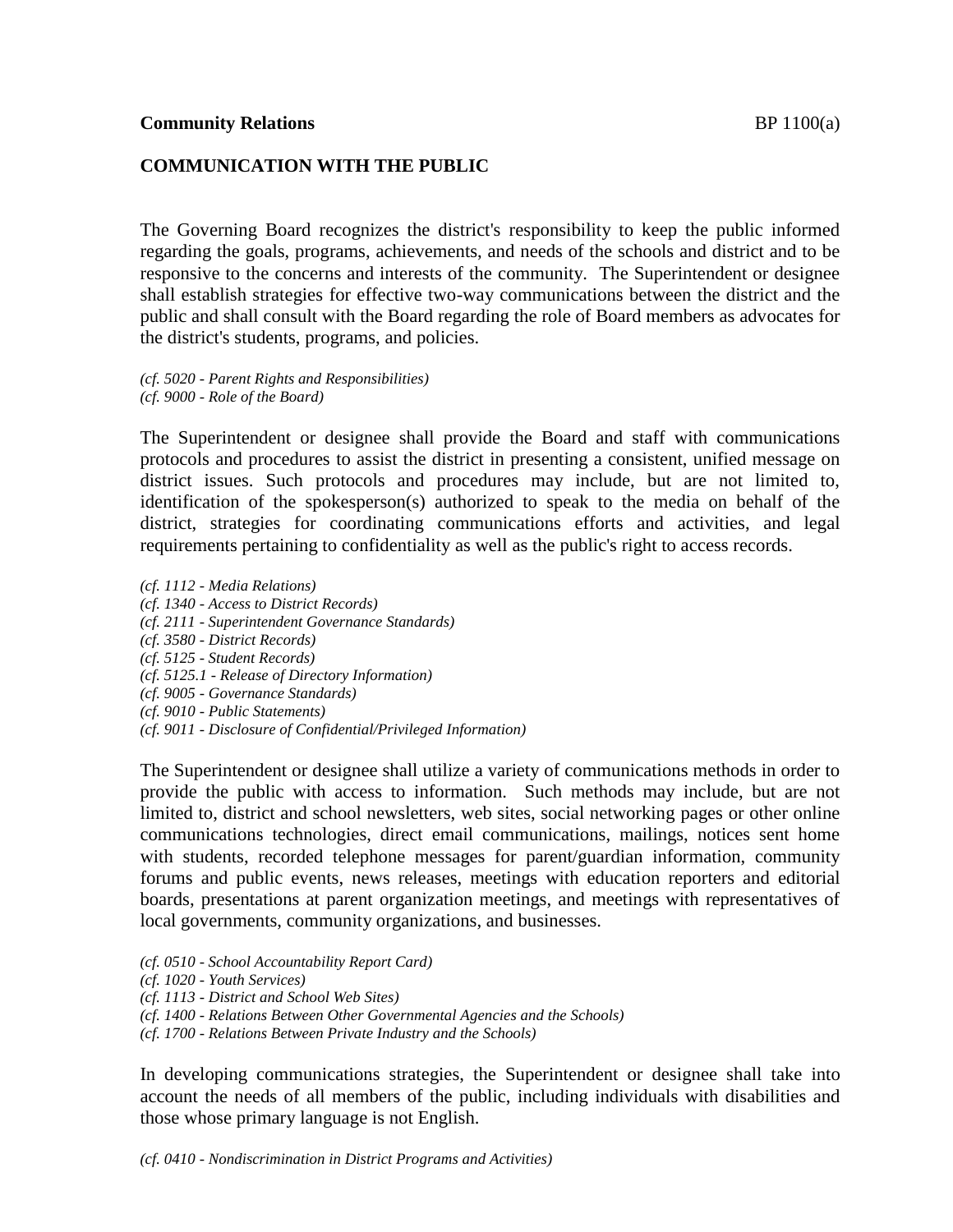## **COMMUNICATION WITH THE PUBLIC** (continued)

The Superintendent or designee shall ensure that staff members are responsive to requests by parents/guardians or members of the public for information or assistance and may provide staff with professional development in their "customer service" role as needed.

*(cf. 4131 - Staff Development) (cf. 4231 - Staff Development)*

*(cf. 4331 - Staff Development)*

The Superintendent or designee shall provide multiple opportunities for members of the public to give input on district and school issues and operations. Community members are encouraged to become involved in school activities, participate on district and school committees, provide input at Board meetings, submit suggestions to district staff, and use the district's complaint procedures as appropriate.

- *(cf. 1220 - Citizen Advisory Committees)*
- *(cf. 1230 - School-Connected Organizations)*
- *(cf. 1240 - Volunteer Assistance)*
- *(cf. 1250 - Visitors/Outsiders)*
- *(cf. 1260 - Educational Foundation)*
- *(cf. 1312.1 - Complaints Concerning District Employees)*
- *(cf. 1312.2 - Complaints Concerning Instructional Materials)*
- *(cf. 1312.3 - Uniform Complaint Procedures)*
- *(cf. 1312.4 - Williams Uniform Complaint Procedures)*
- *(cf. 3555 - Nutrition Program Compliance)*
- *(cf. 6020 - Parent Involvement)*
- *(cf. 9322 - Agenda/Meeting Materials)*
- *(cf. 9323 - Meeting Conduct)*

### **Prohibition Against Mass Mailings at Public Expense**

No newsletter or other mass mailing, as defined in Government Code 82041.5 and 2 CCR 18901, shall be sent by the district at public expense if such material aggrandizes one or more Board members. The name, signature, or photograph of a Board member may be included in such materials only as permitted by 2 CCR 18901. (Government Code 82041.5, 89001; 2 CCR 18901)

Any newsletter or mass mailing regarding ballot measures, candidates, legislative activities, or any other campaign activities shall be sent and distributed in accordance with law and Board policy.

*(cf. 1160 - Political Processes)*

### **Comprehensive Communications Plan**

The Superintendent or designee shall develop a written communications plan which establishes priorities for proactive community outreach to build support for district programs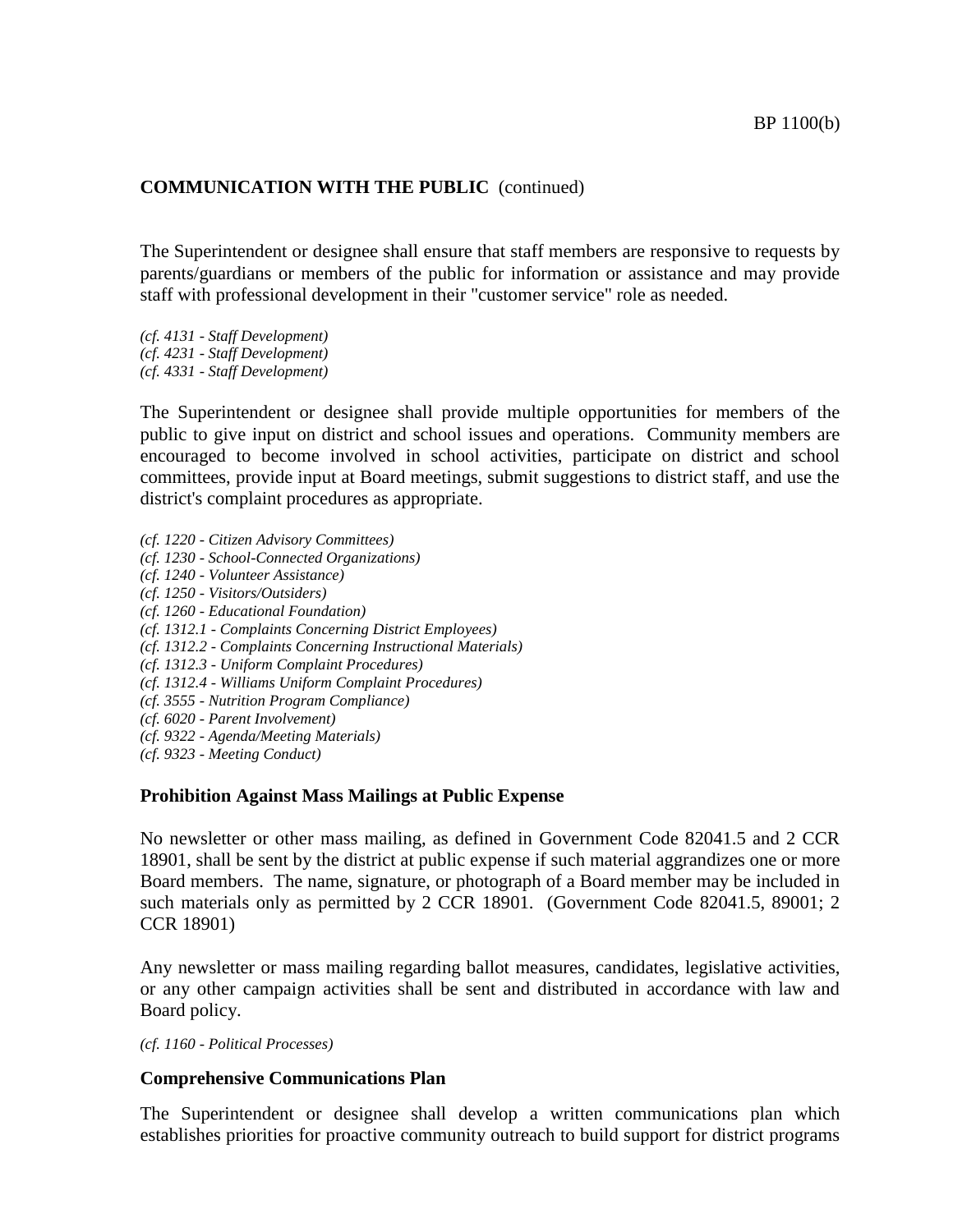# **COMMUNICATION WITH THE PUBLIC** (continued)

and issues. The plan shall identify specific communications goals aligned with the district's vision and goals for student learning. For each communications goal, the plan shall identify key messages, individuals or groups that can help the district achieve its goal, strategies tailored to each target audience, timelines, persons responsible for each activity, and budget implications.

*(cf. 0200 - Goals for the School District)*

As appropriate for each issue, target audiences may include parents/guardians, the media, local governmental agencies, businesses, community organizations and civic groups, postsecondary institutions, health care professionals, child care providers, community leaders, state or federal legislators or agencies, and/or other segments of the public.

The plan shall incorporate strategies for effective communications during a crisis or other emergency situation that may arise.

*(cf. 0450 - Comprehensive Safety Plan) (cf. 3516 - Emergencies and Disaster Preparedness Plan)*

The Superintendent or designee shall periodically evaluate the implementation and effectiveness of the district's communications plan and recommend to the Board whether the goals and key issues identified in the plan need to be revised to meet changing circumstances or priorities.

*Legal Reference: (see next page)*